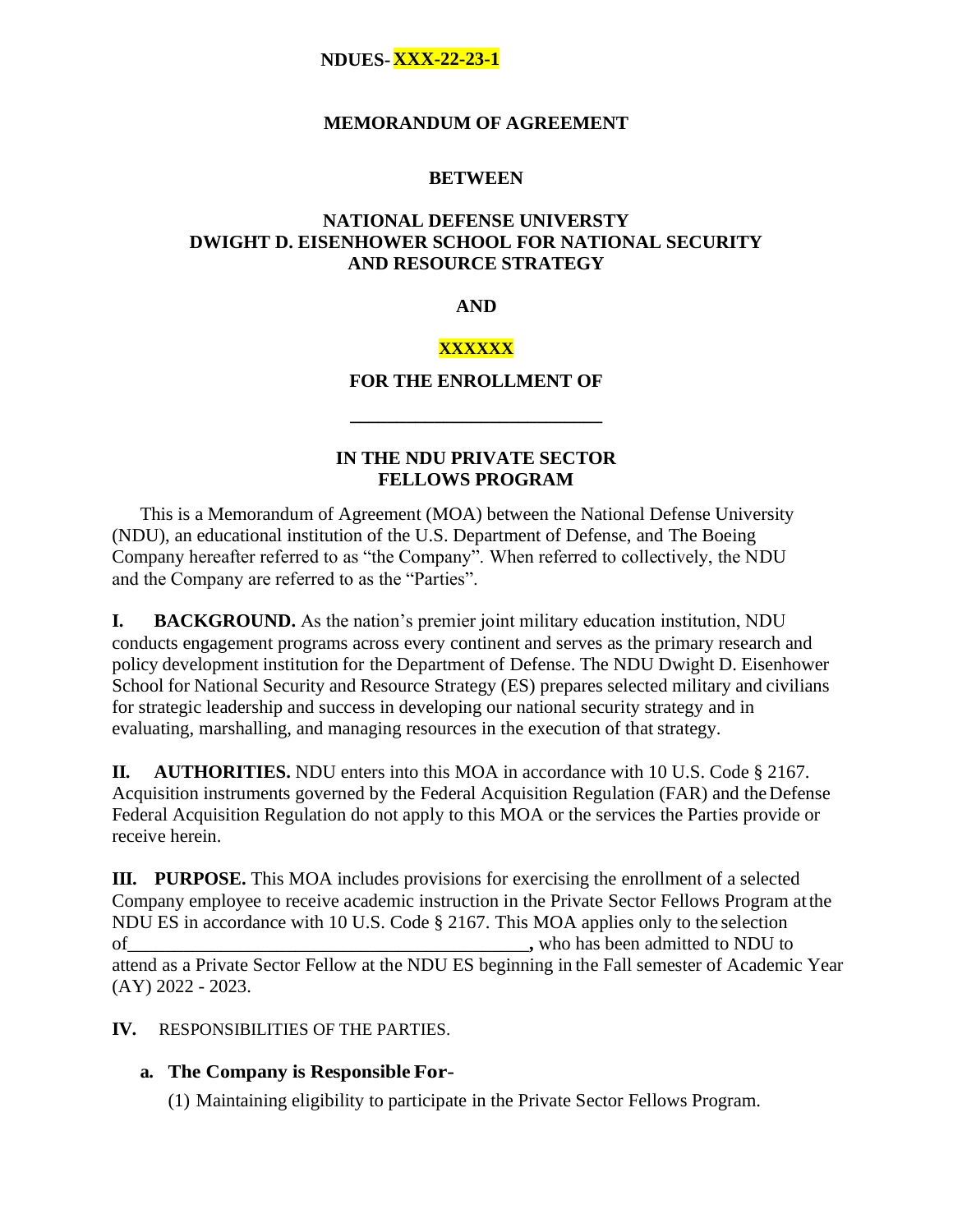(2) Ensuring that the Company student remains continuously employed by the Company for the entire period of instruction at NDU.

(3) Ensuring that the selected employee meets the academic qualifications for the NDU courses and programs in which they seek to enroll.

(4) While receiving instruction at the NDU, the Private Sector Fellow enrolled under this MOA, to the extent practicable, is subject to the same regulations governing academic performance, attendance, norms of behavior, and enrollment as apply to U.S. Government civilian employees receiving instruction at the NDU.

(5) Timely compliance with NDU's tuition billing and payment terms and conditions herein.

(6) Ensuring the selected employee has a valid U.S. Government passport with an valid expiration date no less than 6 months after end of Spring semester.

## **b. The NDU Is Responsible For—**

(1) Determining tuition and resource allocation criteria, admissions criteria, and admissions decisions for Private Sector Fellows Program.

(2) Determining and administering academic curricula, in which the Private Sector Fellow will enroll, that are concentrated on national security issues, are not available elsewhere, and are determined solely by the need of the U.S. Department of Defense. NDU retains sole jurisdiction as to the Professional Military Education (PME) course content, curriculum and instructional systems methodologies. NDU Vice President for Academic Affairs retains full responsibility for its programs, including all PME courses attended by Private Sector Fellow Program participants.

(3) Providing academic instruction to the selected Private Sector Fellow commensurate with that provided to other students in similar NDU academic programs.

(4) Providing to the Private Sector Fellow all instructional tools, facilities and academic resources necessary to accomplish assigned coursework and commensurate with that provided to other student in similar NDU academic programs.

(5) Upon the Private Sector Fellow's successful completion of NDU ES certificate programs, providing documentation of completion to the Private Sector Fellow and to the Company.

(6) Upon the Private Sector Fellow's successful completion of NDU ES graduate degree programs, providing documentation of a Master of Science degree to the Private Sector Fellow and to the Company.

(7) NDU academic requirements expressed in this MOA are based on projected student requirements related to AY 2022-2023 and NDU retains the right to change academic requirements over the duration of this agreement.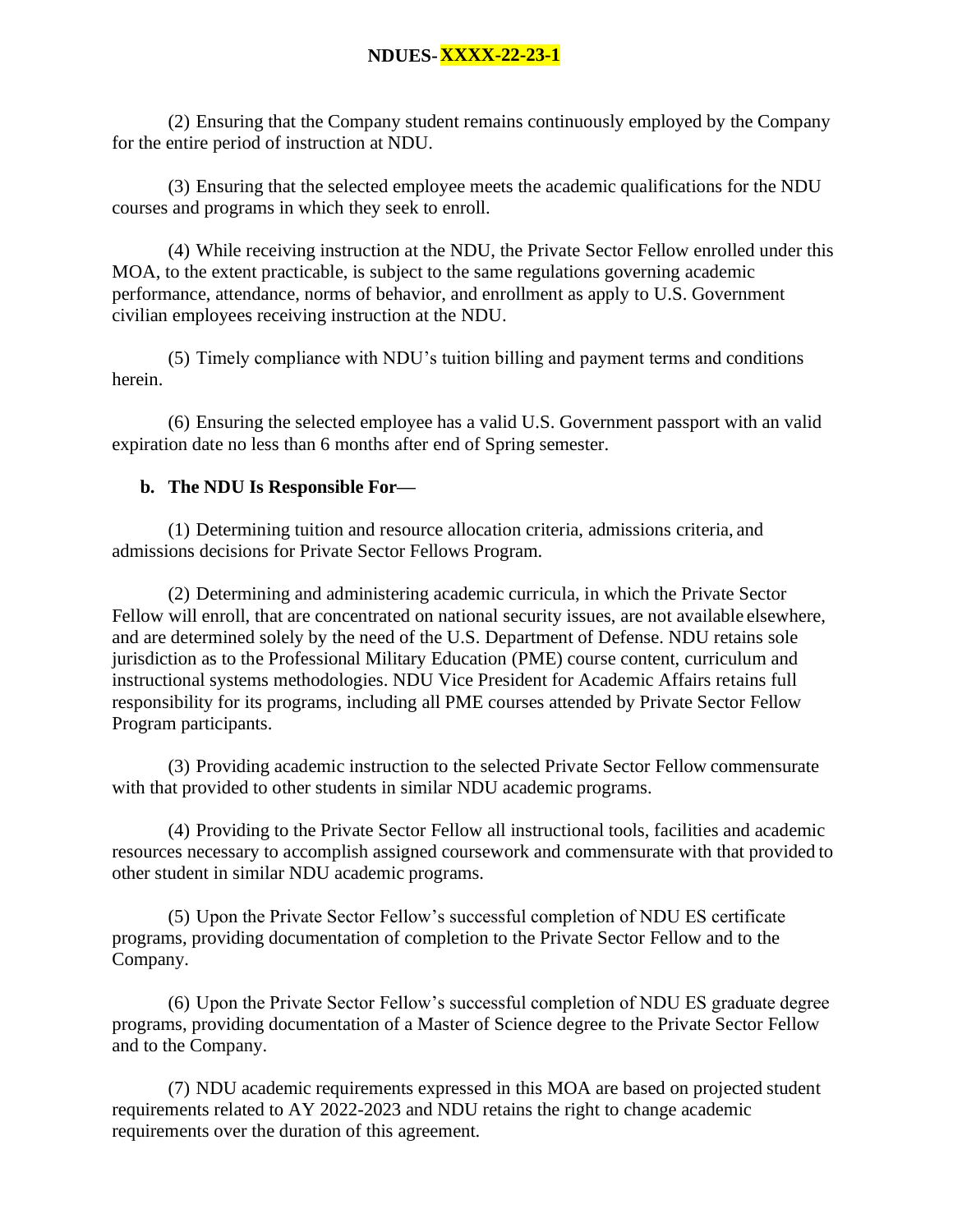## **V. ACCREDITATION AND PROGRAMS.**

a. NDU is accredited by Middle States Commission on Higher Education, 3624 Market Street, Philadelphia, PA 19104, (267) 284-5000, [www.msche.org. T](http://www.msche.org/)he Middle States Commission on Higher Education is an institutional accrediting agency recognized by the U.S. Secretary of Education and the Council for Higher Education Accreditation.

b. NDU's Joint Professional Military Education (JPME) programs are accredited by the Chairman, Joint Chiefs of Staff Process for Accreditation of Joint Education (PAJE).

## **c. NDU ES Degree and Certificates:**

# **Master of Science, National Resource Strategy, JPME**

Fall and Spring Semester (10 months); 33 credits

d. The master's degree requirements stated above are valid for a period of seven (7) years, measured from the start of the Fall of Academic Year 2022-2023. All degree requirements must be completed by that time in order to earn the degree.

e. All credits earned at NDU will be reflected on the named student's transcript. NDU credits may be transferred to other institutions, subject to the accepting institution's transfer credit policy.

# **VI. FINANCIAL DETAILS.**

a. This MOA documents the obligation of funds between the Parties. Program fees cover the NDU faculty and staff support, student supplies and consumables, and course-directed travel for the Private Sector Fellow identified herein.

# **b. Academic Year 2022 – 2023 Program Costs:**

10-month Master of Science, National Resource Strategy: \$28,000

c. NDU financial resource requirements expressed in this MOA are based on projected tuition rates for AY 2022-2023. NDU retains to the right to change resource requirements over

the duration of this agreement. Any such tuition changes will be made in accordance with the referenced authorities, approved by the NDU President, and communicated to the Company.

d. NDU will not be responsible for any firm-directed travel, including the Company employee's travel to and from the company's location to the NDU campus in Washington, D.C. and the employee's related housing, per diem, and local transportation costs incurred while attending NDU.

e. Payment for 10-month program is due **15 November 2022**. Send payment made to 'National Defense University' to: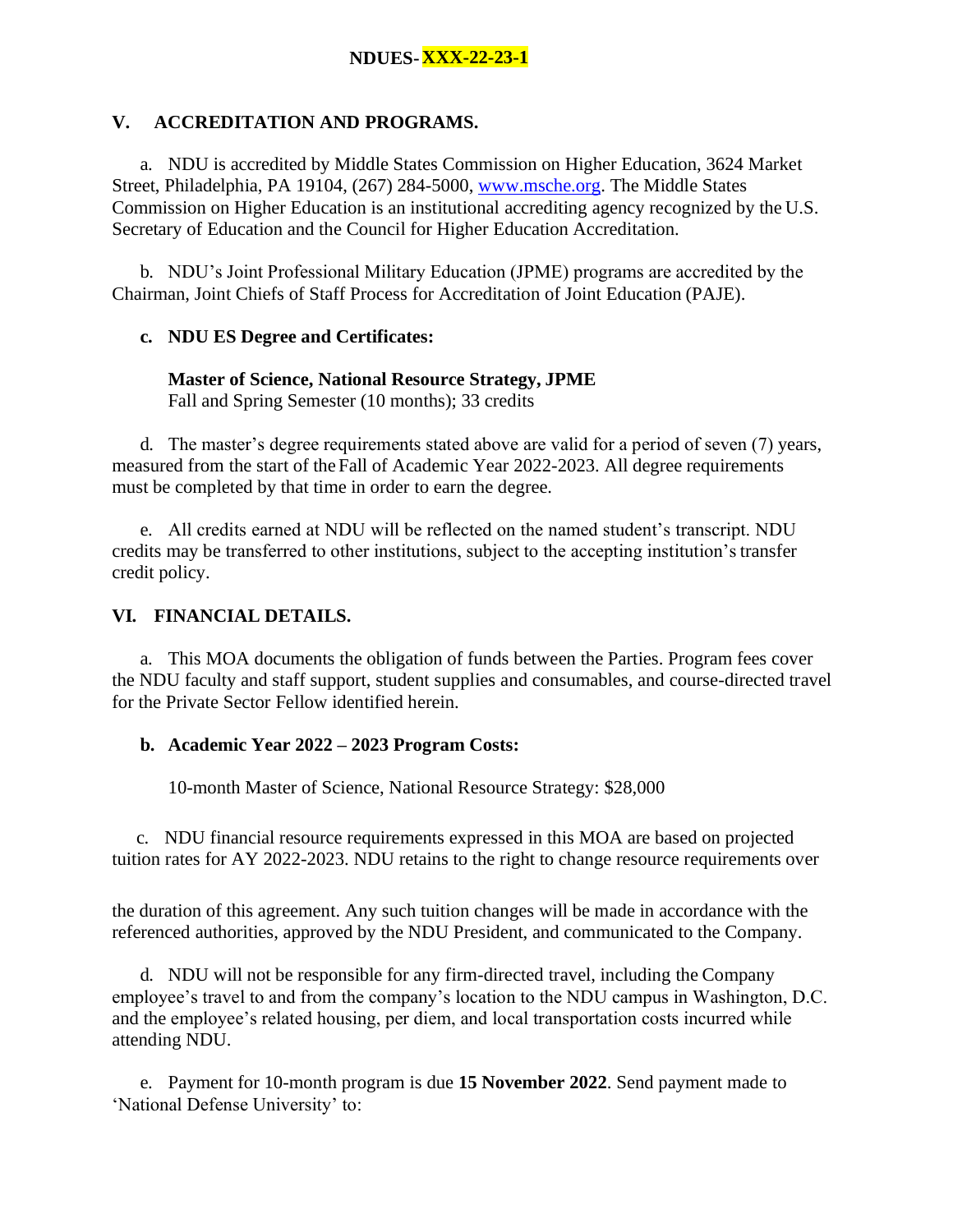National Defense University, Budget Officer Industry Fellow Program 300 5th Ave, Bldg 62 Room 210 Washington, DC 20319-6000

# **VII. NDU POINTS OF CONTACT.**

- a. Dr. James Lepse Dean of Faculty and Academics, NDU Eisenhower School [James.Lepse@ndu.edu,](mailto:James.Lepse@ndu.edu) 202-685-4758
- b. Larry Johnson Registrar, NDU [johnsonl@ndu.edu](mailto:johnsonl@ndu.edu) , 202-685-0067
- c. Barbara J. Gilchrist Chief Financial Officer Budget Officer, NDU Resource Management Directorate [Barbara.J.Gilchrist.Civ@ndu.edu,](mailto:Barbara.J.Gilchrist.Civ@ndu.edu) 202 - 685-7216

## **VIII. PERSONNEL RESTRICTIONS.**

a. The Company employee, while attending NDU as a Private Sector Fellow may not participate in policy-making decisions, supervision of paid U.S. Government civilian or military personnel, or performance of inherently governmental functions, such as determining entitlements to benefits, authorizing expenditures of Government funds, or deciding rights and responsibilities of any party under Government requirements.

b. The Company employee, while attending NDU as a Private Sector Fellow shall not be considered an employee or volunteer of the Federal Government.

## **c. Confidentiality.**

(1) NDU and its employees, agents, or representatives will not knowingly, without the permission of the Company, at any time or in any manner, either directly or indirectly, use for personal benefit, divulge, disclose or communicate in any manner, any information that is proprietary to the Company and its employee, members, or agents.

(2) All confidential or proprietary materials furnished by one party to the other party will be appropriate and conspicuously marked before their transmission. In the event that the parties intend to provide confidential information to one another, the Parties will execute a separate mutually agreeable nondisclosure agreement.

### **d. Solicitation.**

(1) The Company and its employees, agents, or representatives in its relationship with NDU will not knowingly at any time or in any manner, either directly or indirectly, attempt to influence any military or government civilian employee to influence personnel, acquisition, or other policy-related decision for personal or the firm's benefit.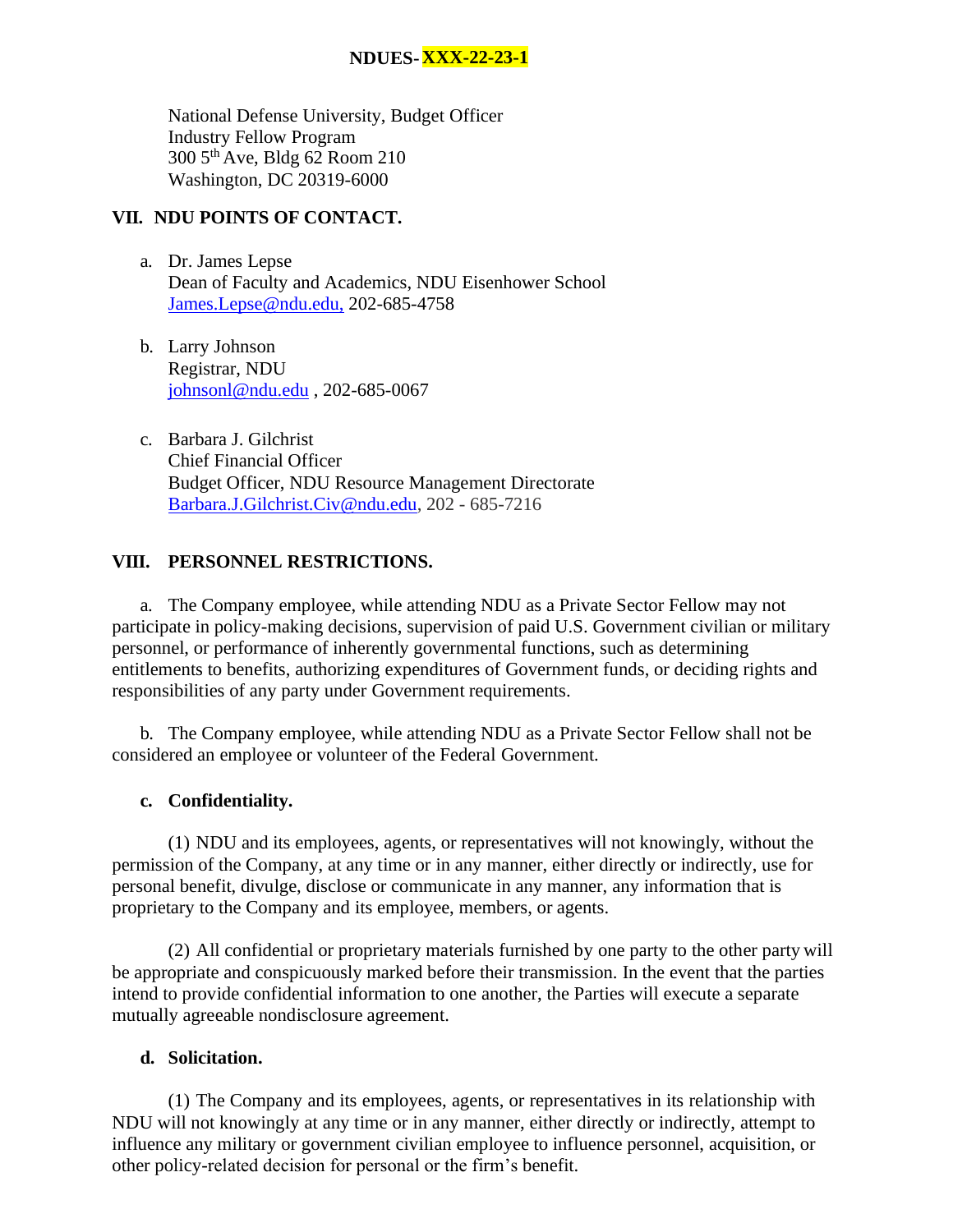(2) The Company employee, while attending NDU as a Private Sector, may not directly or indirectly attempt to solicit the Company products, services, business development initiatives, or other business interests to other NDU students, faculty, staff, or other representatives.

(3) The solicitation limitations above do not forbid the student from providing information about the Company, from an academic perspective, that would add to the better understanding of the contributions the Company provides to furthering national security.

### **e. Intellectual Property.**

(1) Data rights in all materials created by the Company student in conjunction with his/her coursework at NDU shall belong to the United States.

(2) The Company waives any right to claim any data or intellectual property rights in the materials created by its employee while attending NDU.

## **f. Security.**

(1) In the course of his/her coursework, the Company student may have opportunities for access to classified materials, information or facilities.

(2) The Company will coordinate with the NDU Security Office to ensure any relevant clearances are certified prior to the student commencing any classified activities at NDU. The NDU is not responsible for the provision of a security clearance.

(3) NDU Security Office will validate that a National Agency Check with Inquiries (NACI) has been initiated prior to the Company student arriving at NDU.

(4) The Company student's access to NDU information systems and any applicable issuance of Common Access Card (CAC) is contingent upon favorable NACI validation.

## **IX. TERMINATION.**

a. Either party may terminate this MOA by giving 60 calendar days written notice to the other party. Notice of termination prior to expiration must be in writing and signed by the approving officials, their successors or designees.

b. If this MOA is terminated, any implementing course enrollment or ongoing course instruction for the student will also be terminated. Upon termination, NDU shall collect and retain all costs attributable to Private Sector Fellow student and cease provision of further course instruction to the student per the terms of the termination.

c. The performance of this MOA is also subject to termination without liability upon the occurrence of circumstances beyond the control of either party, including *force majeure*, acts of war and terrorism, lapse of appropriations or lack of appropriated funding, or changes to operational requirements to the extent that it becomes impossible for NDU to provide instructional services or to make use of NDU facilities. The ability to terminate this MOA without liability pursuant to this paragraph is conditioned upon the delivery of written notice to the other party setting forth the basis for such termination as soon as reasonably practical, but in